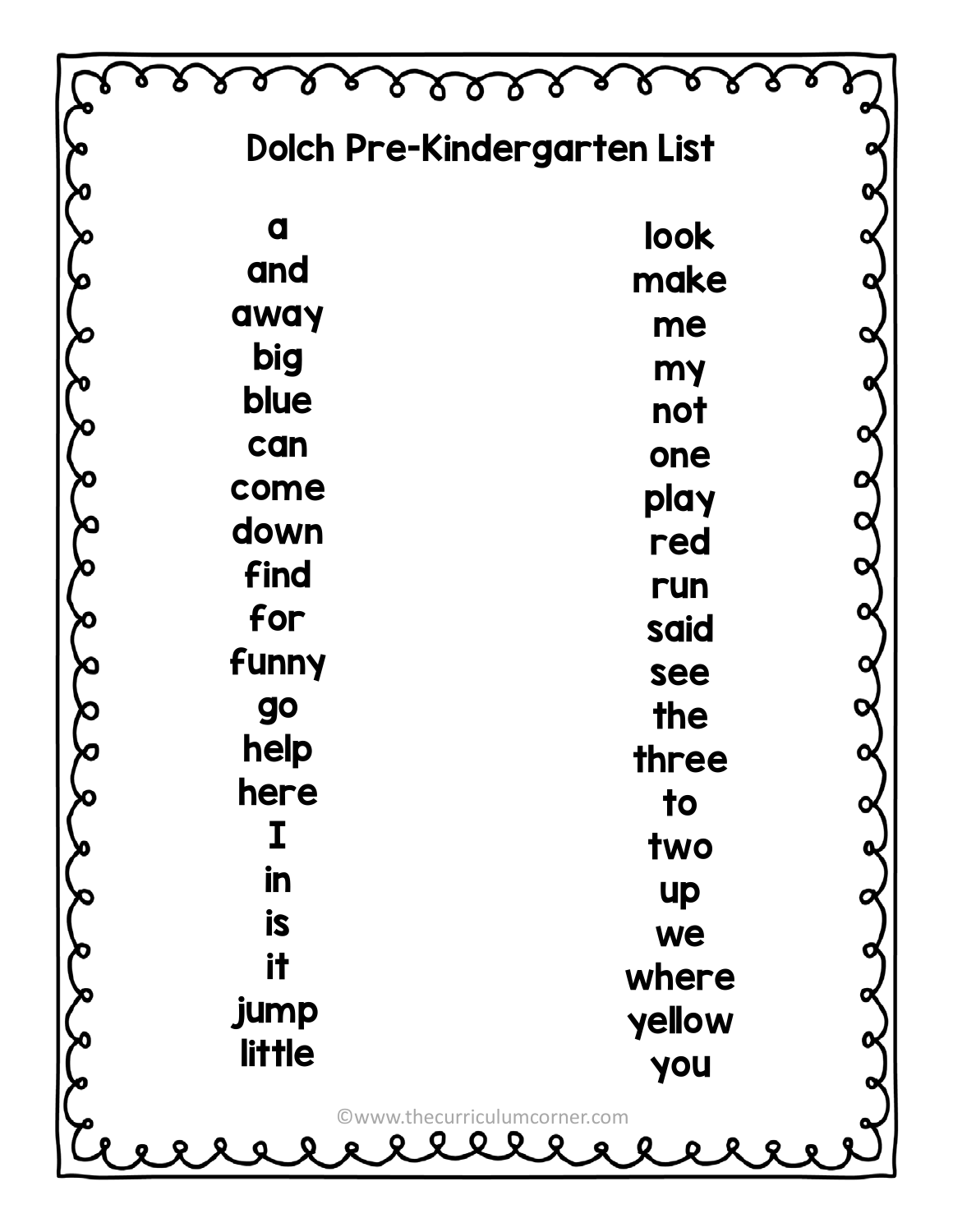|              | Dolch Kindergarten List      |              |  |
|--------------|------------------------------|--------------|--|
|              |                              |              |  |
|              |                              |              |  |
| all          | into                         | soon         |  |
| am           | like                         | that         |  |
| are          | must                         | there        |  |
| at           | new                          | they         |  |
| ate          | no                           | this         |  |
| be           | now                          | too          |  |
| <b>black</b> | on                           | under        |  |
| brown        | our                          | want         |  |
| but          | out                          | <b>was</b>   |  |
| came         | please<br>pretty             | well<br>went |  |
| did          | ran                          | what         |  |
| do           | ride                         | white        |  |
| eat<br>four  | saw                          | who          |  |
| get          | say                          | will         |  |
| good         | she                          | with         |  |
| have         | SO                           | yes          |  |
| he           |                              |              |  |
|              |                              |              |  |
|              | ©www.thecurriculumcorner.com |              |  |
|              | <b>Q</b><br>O                |              |  |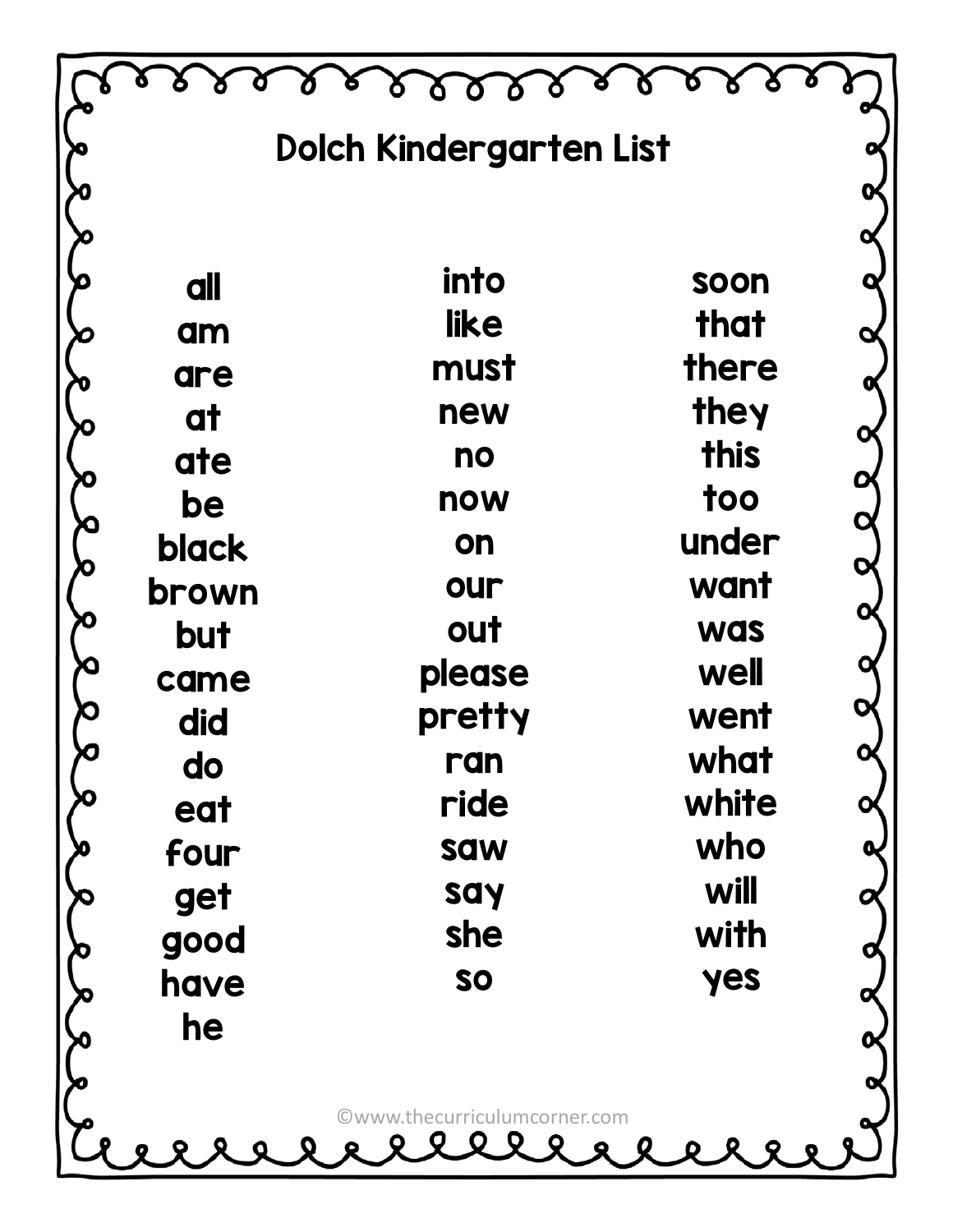|             | Dolch Ist Grade List         |  |
|-------------|------------------------------|--|
| after       | know                         |  |
| again       | let                          |  |
| an          | live                         |  |
| any         | may                          |  |
| as          | <b>of</b>                    |  |
| ask         | old                          |  |
| by          | once                         |  |
| could       | open                         |  |
| every       | over                         |  |
| fly<br>from | put<br>round                 |  |
| give        | some                         |  |
| going       | stop                         |  |
| had         | take                         |  |
| has         | thank                        |  |
| her         | them                         |  |
| him         | then                         |  |
| his         | think                        |  |
| how         | walk                         |  |
| just        | were                         |  |
|             | when                         |  |
|             | ©www.thecurriculumcorner.com |  |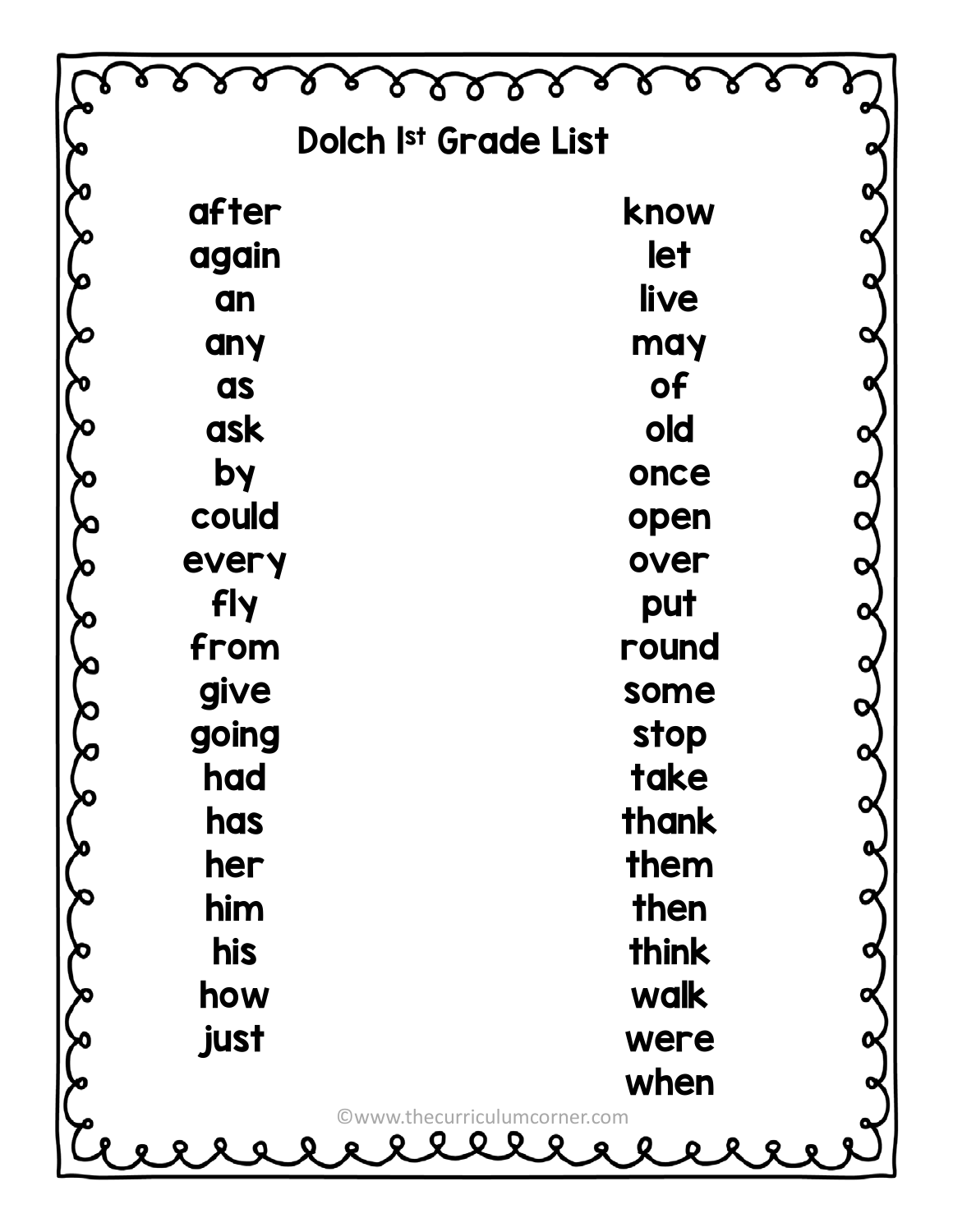|               | <b>Dolch 2nd Grade List</b>  |                    |  |
|---------------|------------------------------|--------------------|--|
|               |                              |                    |  |
| <b>always</b> | gave                         | these              |  |
| around        | goes                         | those              |  |
| because       | green                        | upon               |  |
| been          | its                          | <b>US</b>          |  |
| before        | made                         | <b>use</b>         |  |
| <b>best</b>   | many                         | very               |  |
| both          | off                          | wash               |  |
| buy           | or                           | which              |  |
| call<br>cold  | pull<br>read                 | <b>why</b><br>wish |  |
| does          | right                        | work               |  |
| don't         | sing                         | would              |  |
| <b>fast</b>   | <b>sit</b>                   | write              |  |
| first         | sleep                        | your               |  |
| five          | <b>tell</b>                  |                    |  |
| found         | their                        |                    |  |
|               |                              |                    |  |
|               |                              |                    |  |
|               |                              |                    |  |
|               | ©www.thecurriculumcorner.com |                    |  |
|               | $\bullet$                    |                    |  |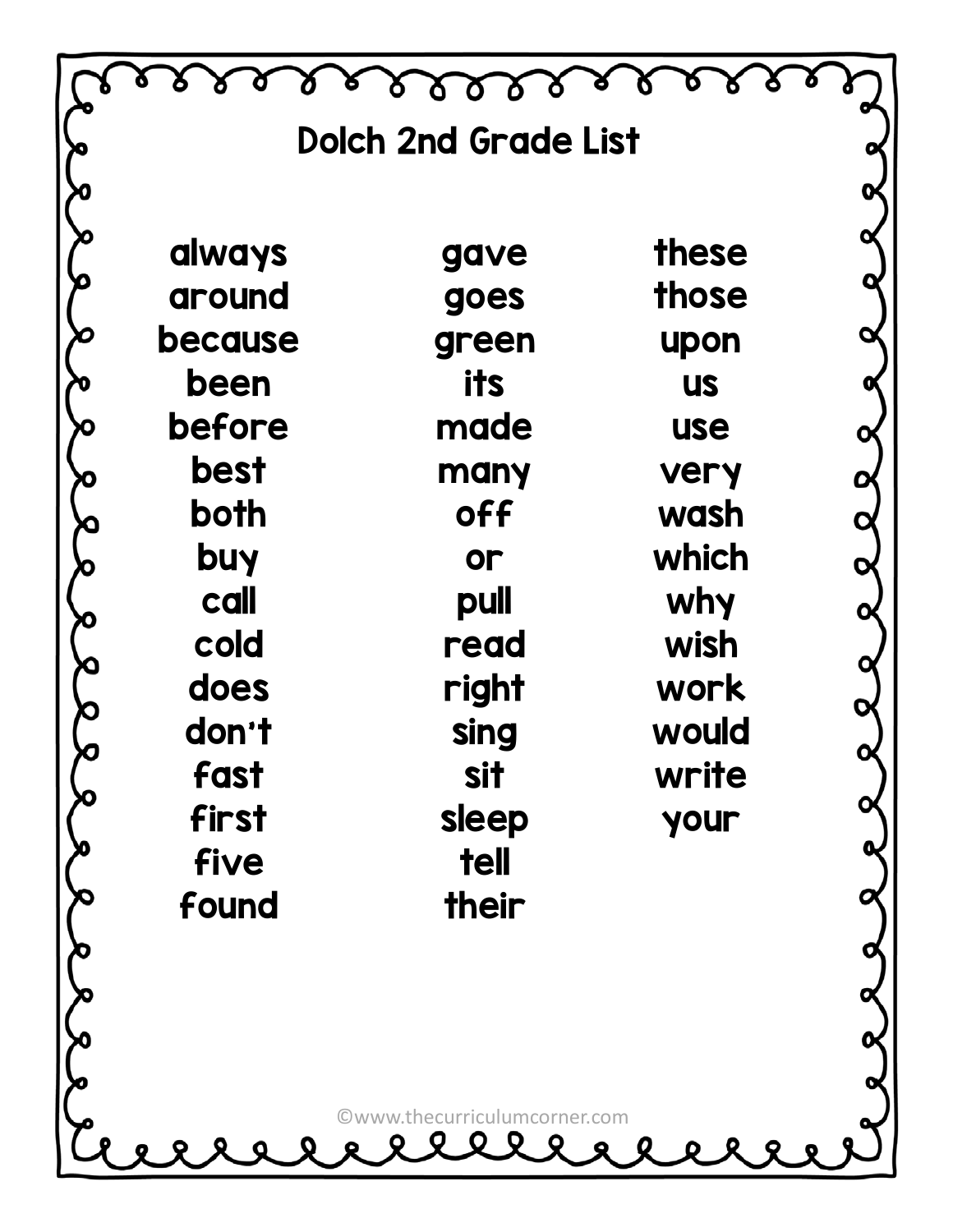| <b>Dolch 3rd Grade List</b> |                                             |  |
|-----------------------------|---------------------------------------------|--|
| about                       | kind                                        |  |
| better                      | laugh                                       |  |
| bring                       | light                                       |  |
| carry                       | long                                        |  |
| clean                       | much                                        |  |
| cut                         | myself                                      |  |
| done                        | never                                       |  |
| draw                        | only                                        |  |
| drink                       | own                                         |  |
| eight                       | pick                                        |  |
| fall                        | seven                                       |  |
| far<br><b>full</b>          | shall<br>show                               |  |
| got                         | <b>Six</b>                                  |  |
| grow                        | small                                       |  |
| hold                        | start                                       |  |
| hot                         | ten                                         |  |
| hurt                        | today                                       |  |
| if                          | together                                    |  |
| keep                        | <b>try</b>                                  |  |
|                             | <b>warm</b><br>©www.thecurriculumcorner.com |  |
|                             |                                             |  |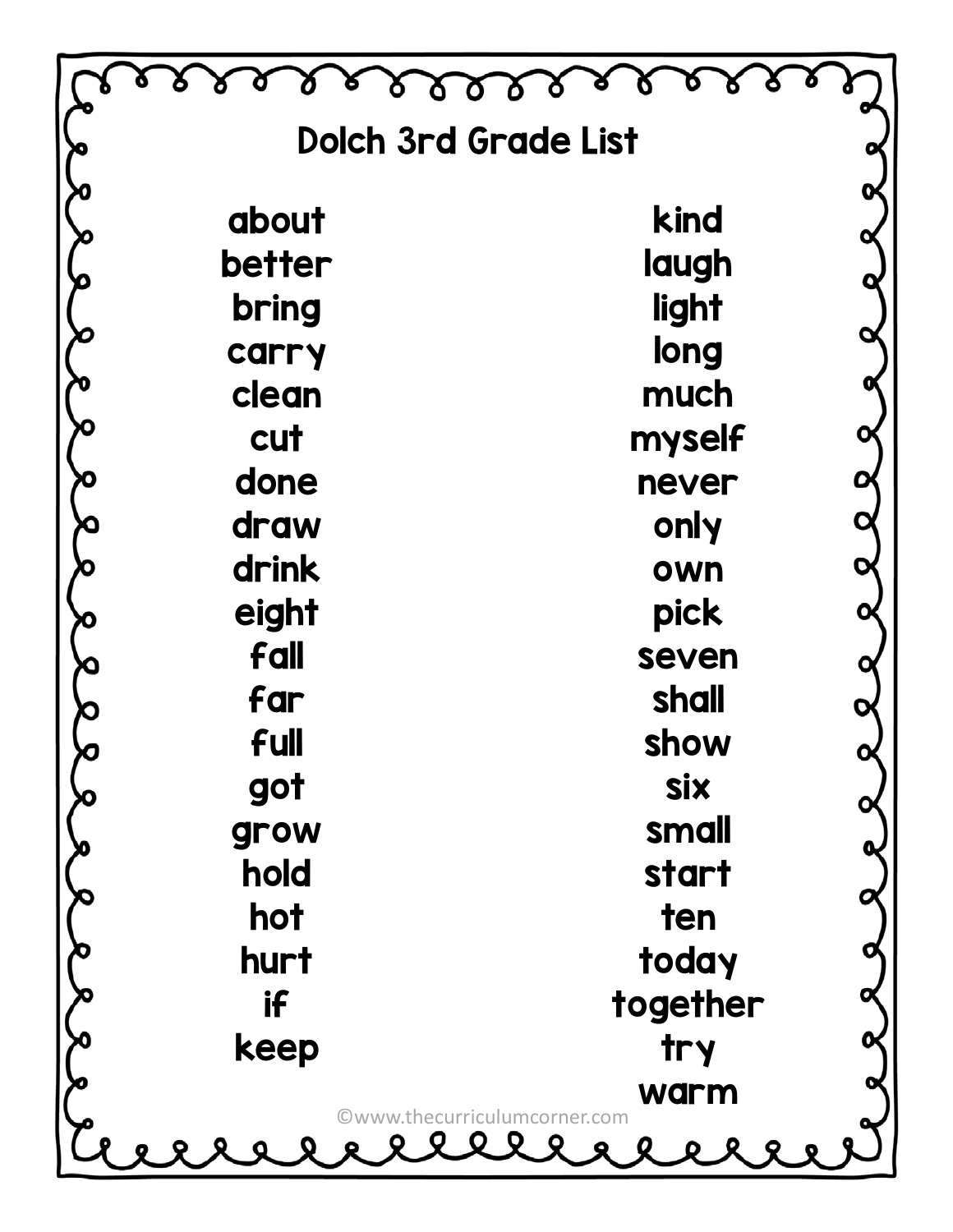|             | <b>Dolch Nouns I</b>                       |         |  |
|-------------|--------------------------------------------|---------|--|
|             |                                            |         |  |
| apple       | cat                                        | farmer  |  |
| baby        | chair                                      | father  |  |
| back        | chicken                                    | feet    |  |
| <b>ball</b> | children                                   | fire    |  |
| bear        | <b>Christmas</b>                           | fish    |  |
| bed         | coat                                       | floor   |  |
| bell        | corn                                       | flower  |  |
| bird        | <b>COW</b>                                 | game    |  |
| birthday    | day                                        | garden  |  |
| boat        | dog                                        | girl    |  |
| box         | doll                                       | goodbye |  |
| boy         | door                                       | grass   |  |
| brea        | duck                                       | ground  |  |
| brother     | egg                                        | hand    |  |
| cake        | eye                                        | head    |  |
| car         | farm                                       | hill    |  |
|             |                                            |         |  |
|             |                                            |         |  |
|             |                                            |         |  |
|             |                                            |         |  |
|             | ©www.thecurriculumcorner.com<br><b>QQQ</b> |         |  |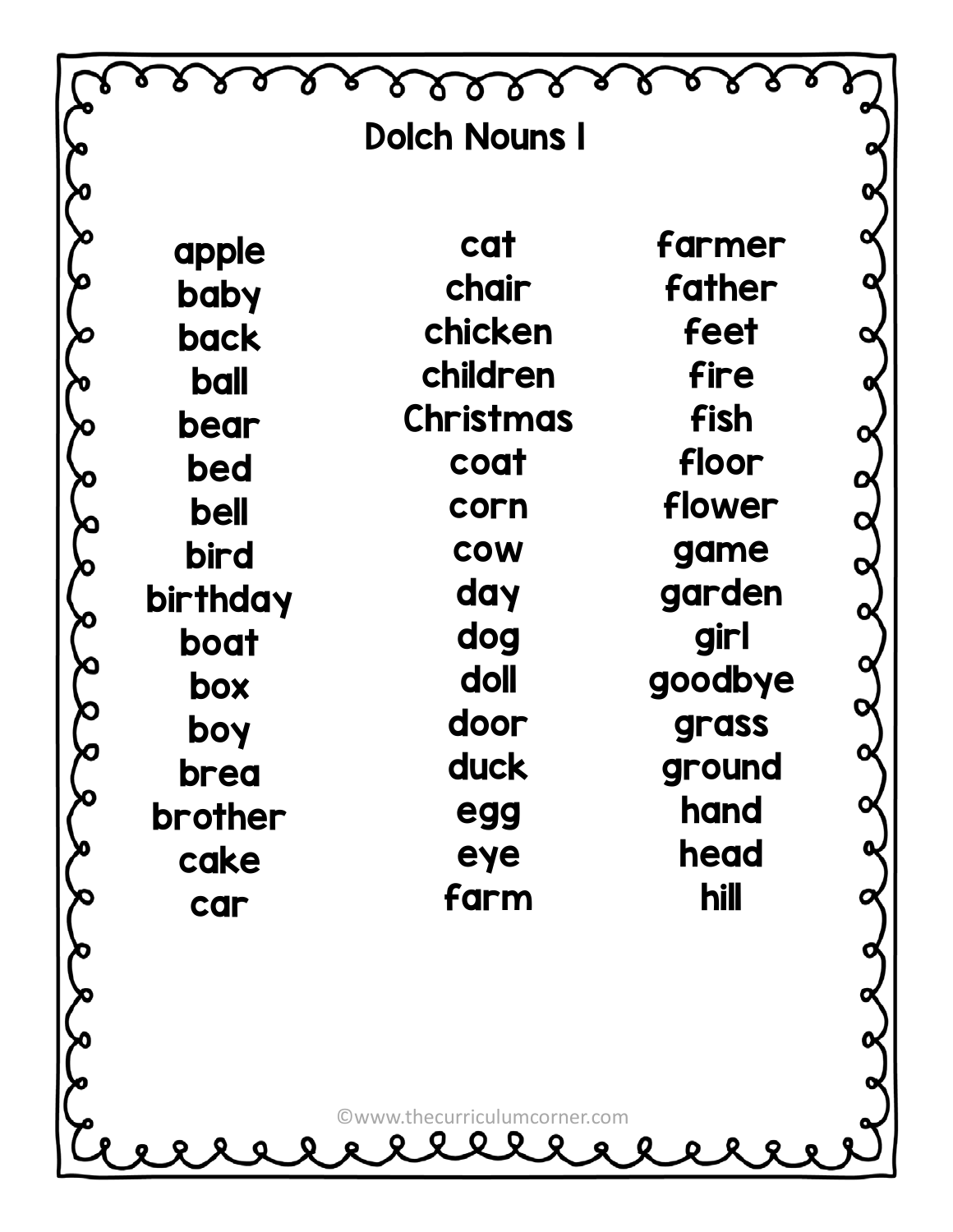|               | <b>Dolch Nouns 2</b>         |               |  |
|---------------|------------------------------|---------------|--|
|               |                              |               |  |
| home          | party                        | <b>stick</b>  |  |
| horse         | picture                      | <b>street</b> |  |
| house         | pig                          | <b>sun</b>    |  |
| <b>kitty</b>  | rabbit                       | table         |  |
| leg           | rain                         | thing         |  |
| <b>letter</b> | ring                         | time          |  |
| man           | robin                        | top           |  |
| men           | <b>Santa Claus</b>           | toy           |  |
| milk          | school                       | tree          |  |
| money         | seed                         | watch         |  |
| morning       | sheep                        | water         |  |
| mother        | shoe<br>sister               | <b>WAY</b>    |  |
| name<br>nest  |                              | wind          |  |
| night         | <b>SNOW</b>                  | window        |  |
| paper         | song<br>squirrel             | wood          |  |
|               |                              |               |  |
|               |                              |               |  |
|               |                              |               |  |
|               |                              |               |  |
|               | ©www.thecurriculumcorner.com |               |  |
|               | 0000 <sub>0</sub>            |               |  |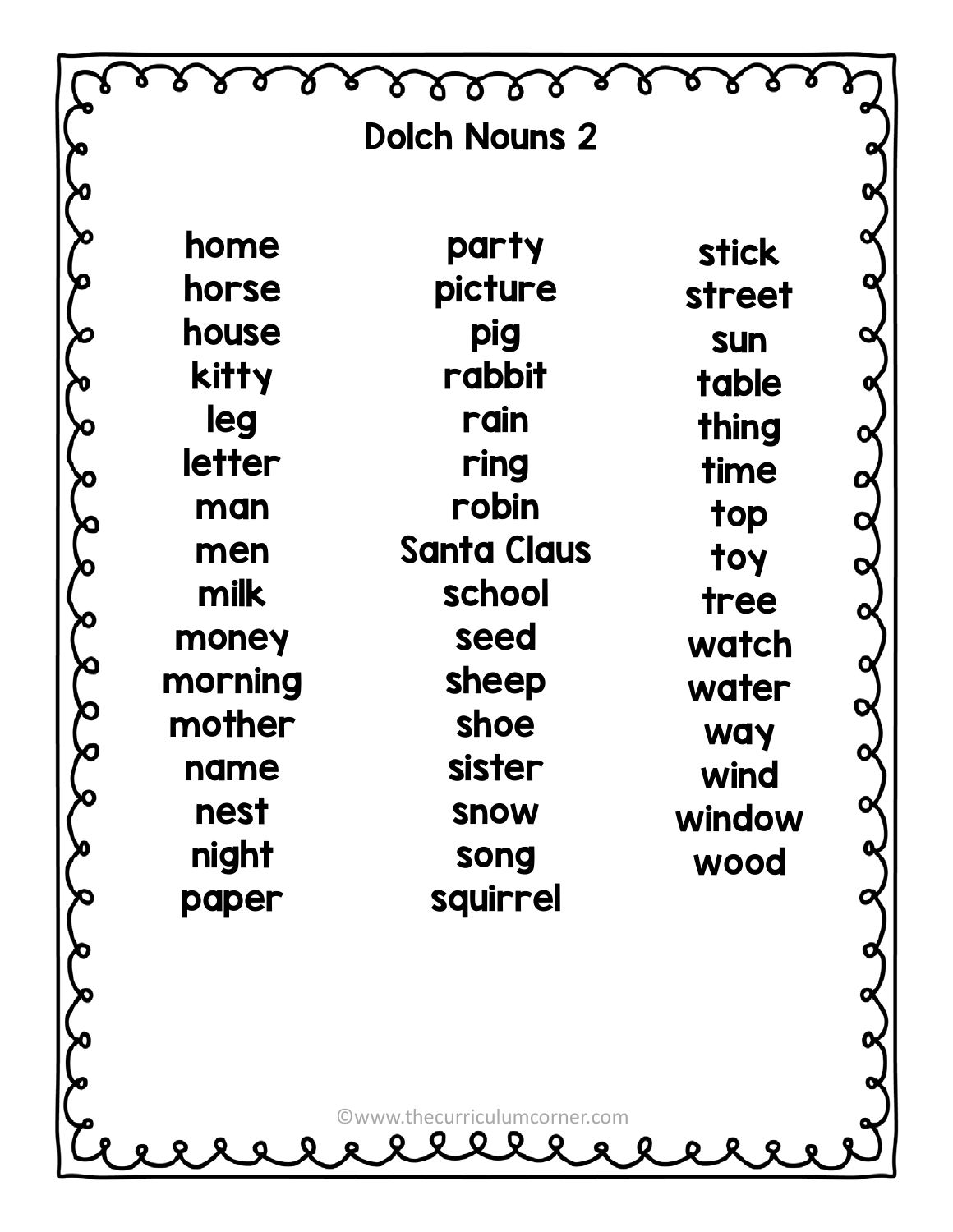|                                  | Dolch Pre-Kindergarten List  |  |
|----------------------------------|------------------------------|--|
|                                  |                              |  |
| a                                | $\square$ look               |  |
| $\square$ and                    | $\square$ make               |  |
| away                             | me                           |  |
| big<br>$\sqcup$                  | my                           |  |
| <b>blue</b><br>$\Box$            | <b>not</b>                   |  |
| can                              | one                          |  |
| come                             | play<br>$\Box$               |  |
| $\square$ down<br>$\square$ find | $\square$ red                |  |
| $\square$ for                    | run                          |  |
| $\Box$ funny                     | said                         |  |
| go                               | see                          |  |
| $\square$ help                   | the                          |  |
| here                             | three<br>$\Box$              |  |
| Ι                                | $\Box$ to                    |  |
| in                               | two                          |  |
| is                               | $\Box$ up<br>we              |  |
| it                               | $\Box$ where                 |  |
| □ jump                           | $\Box$ yellow                |  |
| <b>little</b>                    | <b>D</b> you                 |  |
|                                  | ©www.thecurriculumcorner.com |  |
|                                  | 9 Q Q Q Q                    |  |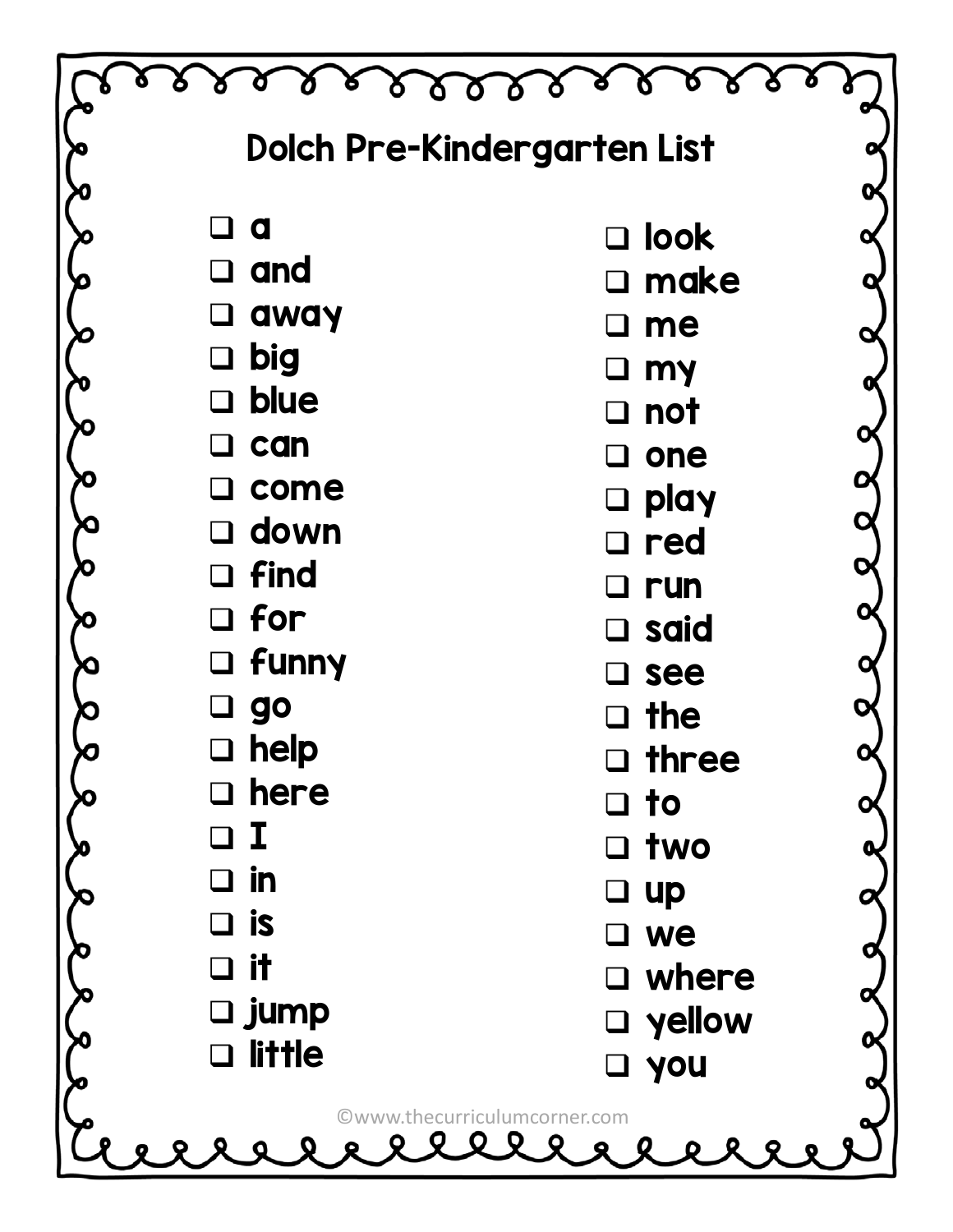|                | <b>Dolch Kindergarten List</b> |                |  |
|----------------|--------------------------------|----------------|--|
|                |                                |                |  |
|                |                                |                |  |
| $\Box$ all     | $\Box$ into                    | $\square$ soon |  |
| am             | like<br>$\Box$                 | $\Box$ that    |  |
| $\Box$ are     | $\square$ must                 | $\Box$ there   |  |
| $\Box$ at      | new<br>$\Box$                  | $\Box$ they    |  |
| $\Box$ ate     | $\Box$ no                      | $\Box$ this    |  |
| $\Box$ be      | $\square$ now                  | $\square$ too  |  |
| $\Box$ black   | on<br>$\mathbf{L}$             | $\Box$ under   |  |
| $\Box$ brown   | $\Box$ our                     | $\square$ want |  |
| $\Box$ but     | $\Box$ out                     | $\Box$ was     |  |
| came<br>$\Box$ | $\Box$ please                  | $\Box$ well    |  |
| $\Box$ did     | $\square$ pretty               | $\square$ went |  |
| $\Box$ do      | $\Box$<br>ran                  | $\square$ what |  |
| $\Box$ eat     | $\Box$ ride                    | $\Box$ white   |  |
| $\Box$ four    | □ saw                          | who<br>$\Box$  |  |
| $\Box$ get     | say                            | will<br>$\Box$ |  |
| good<br>$\Box$ | $\square$ she                  | $\square$ with |  |
| $\Box$ have    | $\square$ so                   | $\square$ yes  |  |
| $\Box$ he      |                                |                |  |
|                |                                |                |  |
|                | ©www.thecurriculumcorner.com   |                |  |
|                | <b>QQQ</b>                     |                |  |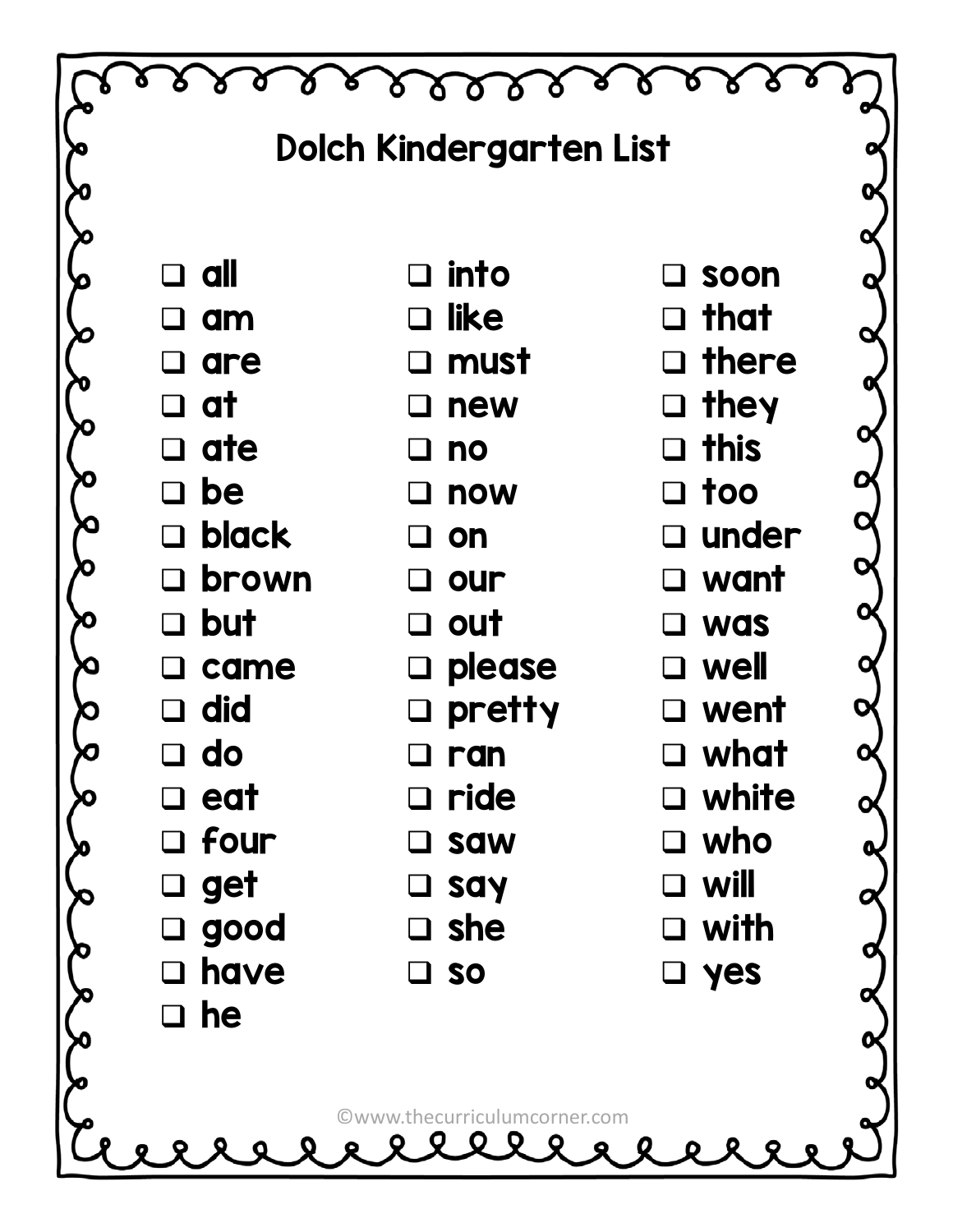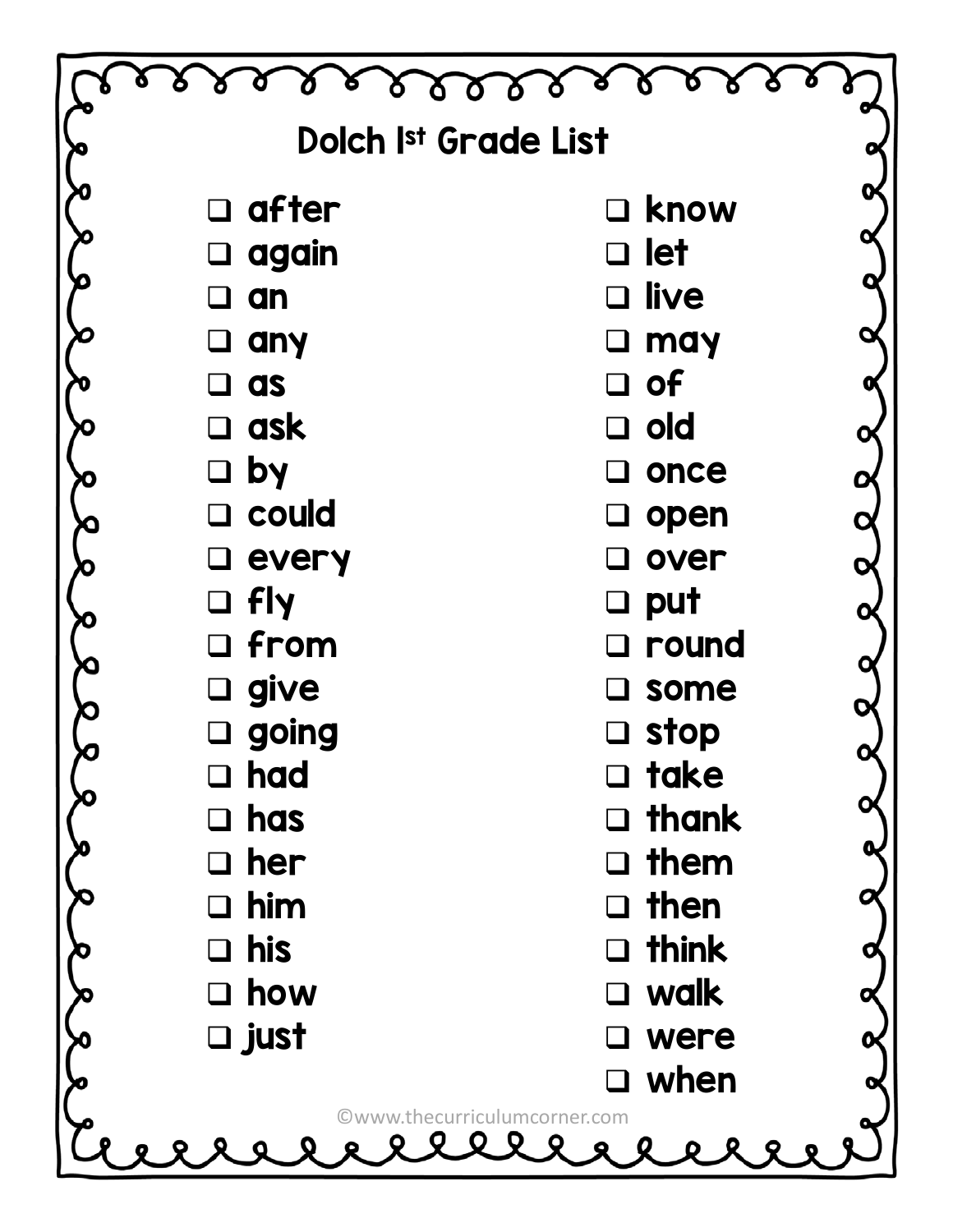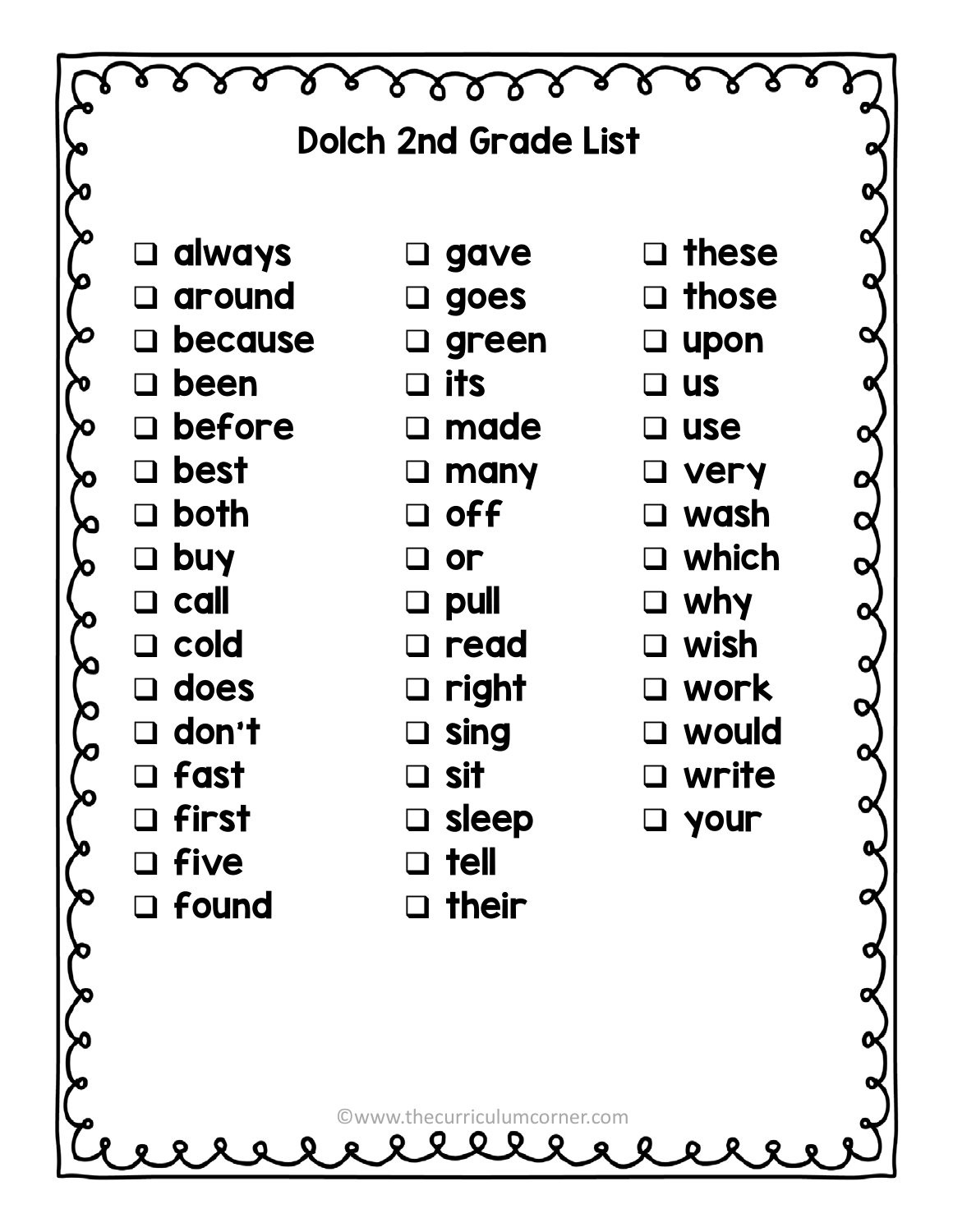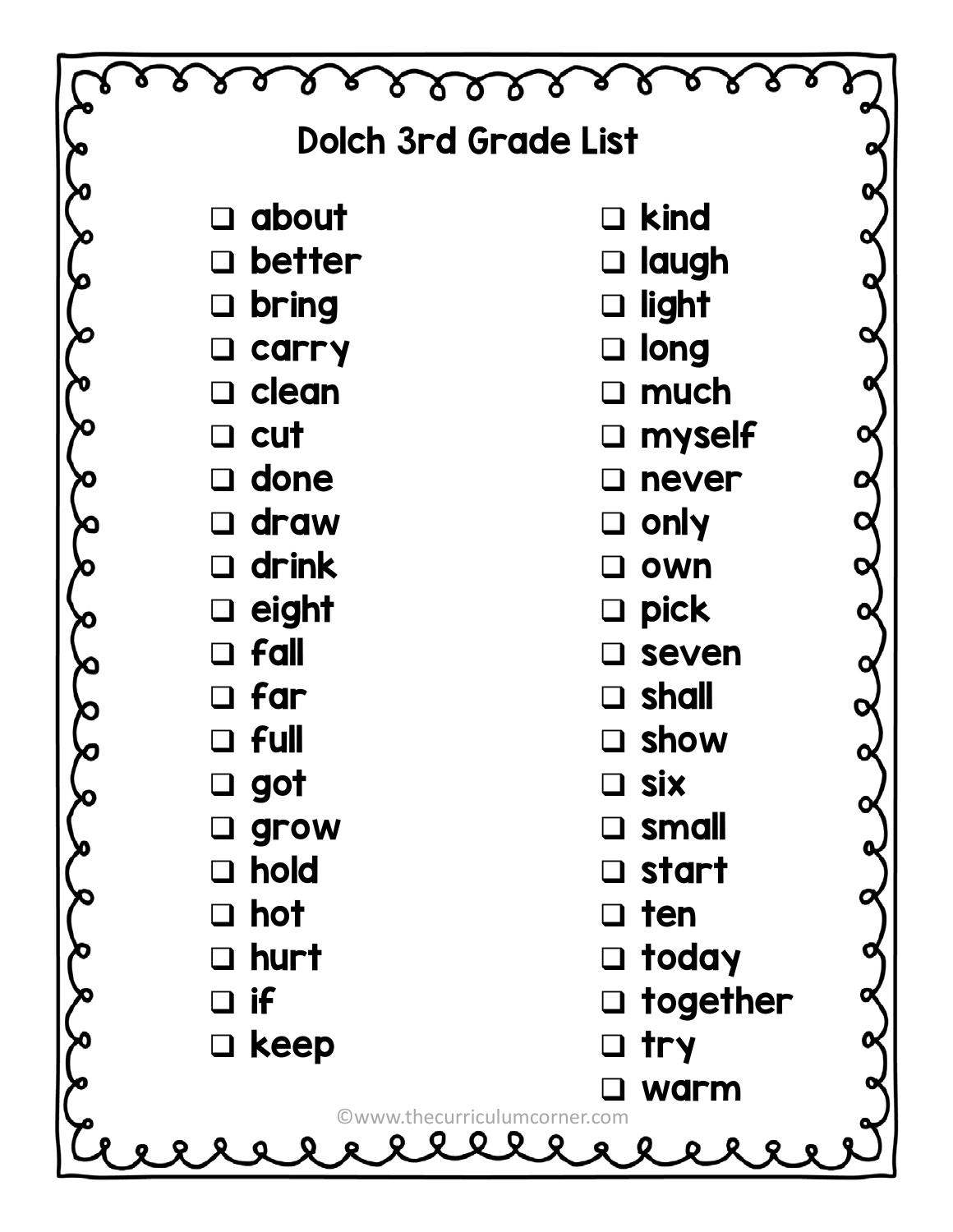|                                                | <b>Dolch Nouns I</b>                    |                                     |  |
|------------------------------------------------|-----------------------------------------|-------------------------------------|--|
|                                                |                                         |                                     |  |
| $\Box$ apple                                   | $\Box$ cat                              | $\Box$ farmer                       |  |
| $\Box$ baby                                    | $\Box$ chair                            | $\Box$ father                       |  |
| back                                           | $\Box$ chicken                          | $\Box$ feet                         |  |
| <b>ball</b><br>$\Box$                          | $\Box$ children                         | $\Box$ fire                         |  |
| bear<br>$\blacksquare$                         | $\Box$ Christmas                        | $\Box$ fish                         |  |
| bed<br>$\Box$                                  | $\Box$ coat                             | $\Box$ floor                        |  |
| <b>bell</b><br>$\overline{\mathsf{U}}$         | $\Box$ corn                             | □ flower                            |  |
| bird<br>$\Box$                                 | $\Box$ cow                              | $\square$ game                      |  |
| $\Box$ birthday                                | $\Box$ day                              | $\Box$ garden                       |  |
| boat<br>$\begin{array}{c} \square \end{array}$ | $\Box$ dog                              | $\Box$ girl                         |  |
| box                                            | doll<br>$\Box$                          | □ goodbye                           |  |
| boy<br>brea                                    | $\square$ door<br>$\square$ duck        | $\square$ grass<br>$\square$ ground |  |
| brother                                        | $\square$ egg                           | hand                                |  |
| cake                                           | eye                                     | head                                |  |
| car                                            | $\Box$ farm                             | hill<br>$\blacksquare$              |  |
|                                                |                                         |                                     |  |
|                                                |                                         |                                     |  |
|                                                |                                         |                                     |  |
|                                                |                                         |                                     |  |
|                                                | ©www.thecurriculumcorner.com<br>O Q Q Q |                                     |  |